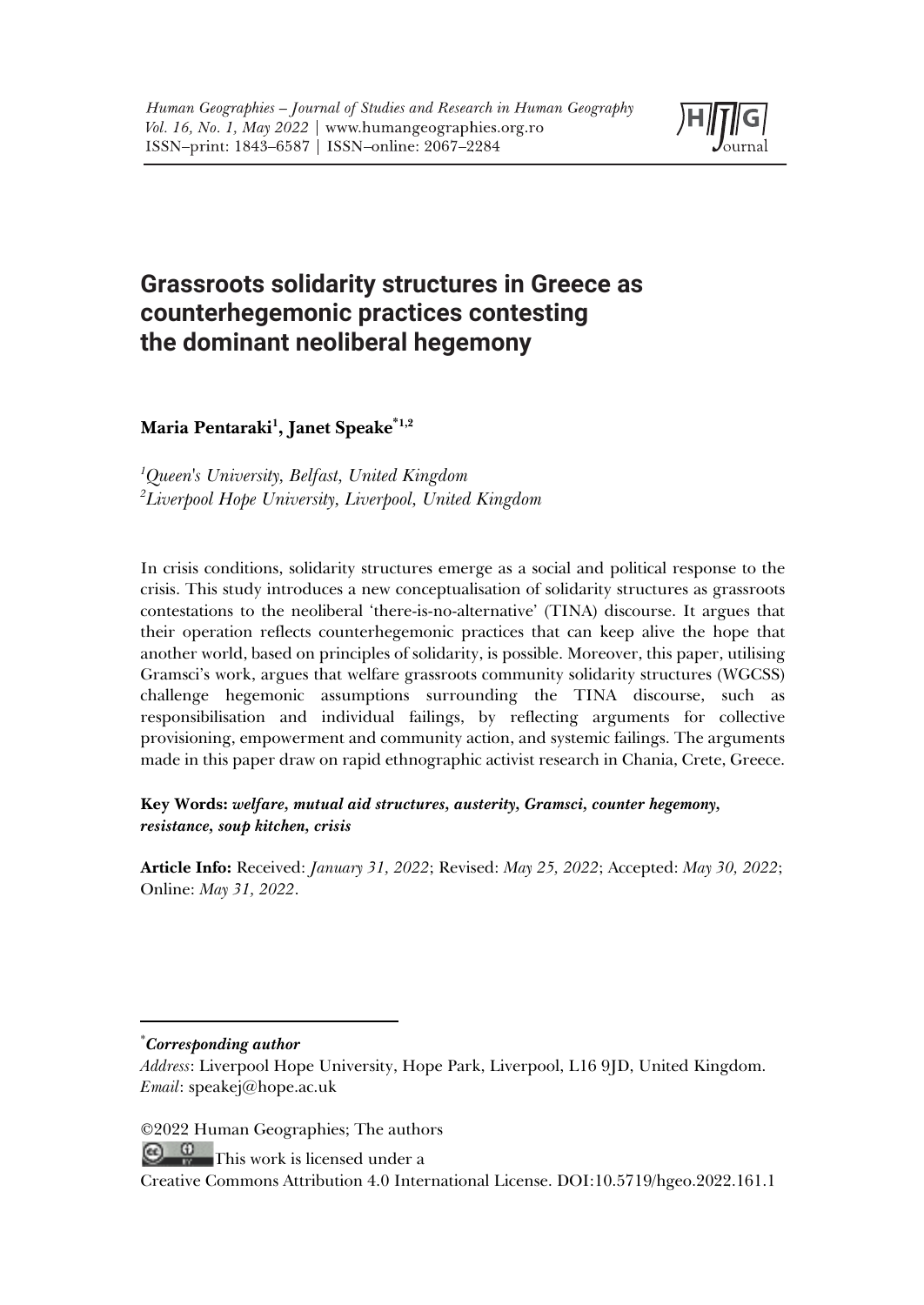#### **Introduction**

Since the late 1970s, growing socio-economic inequalities have emerged, situated within a context of neoliberal globalisation (Harvey, 2005). An indicator of these growing inequalities is the concentration of wealth at the top level of society (Dorling, 2014), which has exacerbated social problems (Wilkinson & Pickett, 2009; Brenner et al., 2010) and, at the same time, has undermined the ability of the welfare state to respond to the needs created (Pentaraki, 2017; Pentaraki, 2019b; Pentaraki & Dionysopoulou, 2019). Welfare state provision in the majority of countries has been undermined by austerity/social spending cuts, which have intensified since the last financial crisis in 2008 (Pentaraki, 2017; 2019b). One of the main features of these savage austerity measures has been the decrease in social spending associated with the retrenchment of the welfare state and public welfare provision in general. In order to legitimate the retrenchment of the welfare state and its reconfiguration along neoliberal lines, a number of neoliberal discourses have been advanced and circulated not only in Greece but also in the majority of western countries (Pentaraki, 2013).

These neoliberal discourses are part of the hegemonic 'there-is-no-alternative' (or TINA) discourse. 'There is no alternative' discourse declared Margaret Thatcher, the Conservative British Prime Minister in the 1980s. This ideological mantra is the culmination of a neoliberal agenda which started being developed at the beginning of the previous century (Harvey, 2005). The premise of this agenda is based on Hayek's and Friedman's economic arguments that 'the invisible hand' of the market will shape society for social and personal well-being to be achieved (Finlayson et al., 2005). It has several unfounded assumptions (Harvey, 2000, 2005; Peters, 2017), for example, that once the market triumphs, everyone will gain and have their rightful place in society, and as such, there is no need for collective provisioning. The latter ideological assumption has resulted in a discourse of self-responsibilisation (Peters, 2017), aiming to justify the inequalities that the majority of people experience as being self-inflicted and selfimposed and justify the rolling back of the state from the collective provision of the needs leading to the 'hollowing out' of the nation-state (Jessop, 1994). Since then, the TINA discourse has spread worldwide and has come to epitomise the triumph of neoliberal capitalism. Thus, neoliberal policies are presented as inevitable. The ideological and political spread of the TINA discourse reflects neoliberal capitalism's consequence and main feature (Queiroz, 2018).

This paper argues that it is important to highlight contestations to the neoliberal hegemonic order, such as those presented by grassroots solidarity structures, in order to sustain the hope that another world is possible. Toward this goal, this study introduces a new conceptualisation of solidarity structures as grassroots attempts against the legitimisation of neoliberalism and its associated TINA discourse. This analysis is based on the exploration of the eight years of operation of the Social Kitchen, a welfare grassroots community solidarity structure in Chania, Crete. The framing of the grassroots community solidarity structures as counterhegemonic practices is based on Gramsci's thought. Before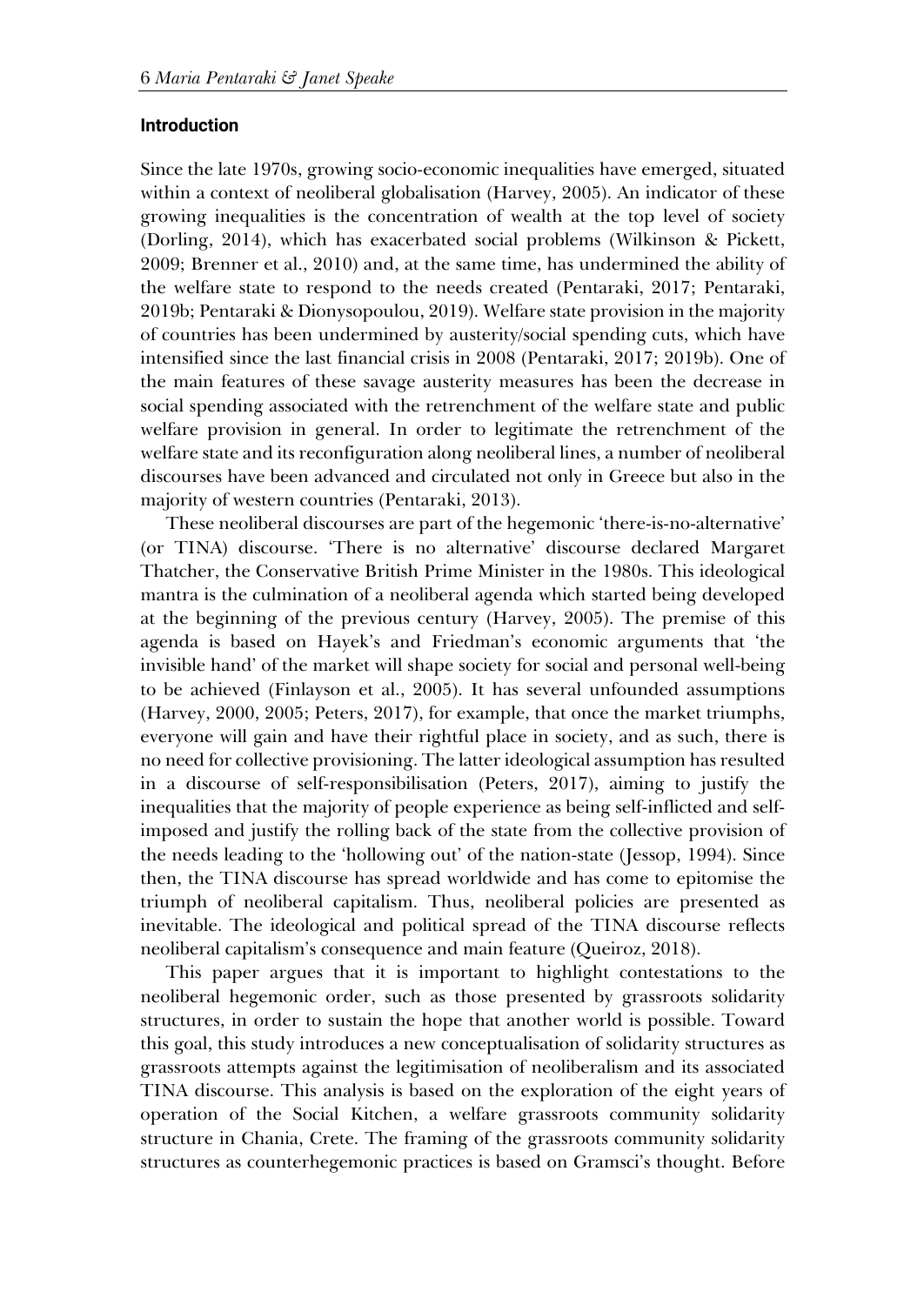presenting the study and discussing Gramsci's thoughts as offering a useful theoretical framework to examine both consent and contestation to neoliberalism, we will first explore welfare grassroots community solidarity structures (WGCSS).

Solidarity structures are "formed and maintained by 'communities', i.e. by social networks of mutual aid, solidarity, and practices of human exchange that are not reduced to the market form" (De Angelis, 2003, p.1). Solidarity structures are created when popular, grassroots social activities become the (or a) major way of providing 'common good' (Gibson-Graham, 2008; Caffentzis & Federici, 2014). In essence, the 'commons' character of solidarity structures provides "alternative, non-commodified means to fulfil social needs, e.g. to obtain social wealth and to organise social production" (Chandra et al., 2004, p. 23). They also provide spaces of configurative politics and can generate democratic power in creative and new ways (Purcell, 2013) that concurrently function as forms of protest, organising and social care (Izlar, 2019, p. 349). Gibson-Graham term the actions found in structures, such as what we call in this paper WGCSS, as "micropolitical experiments" that can provide evidence of "practising transformative politics" (Gibson-Graham, 2002, p. 34) and "performative practices for other worlds" (Gibson-Graham, 2008, p. 613).

In Greece, solidarity structures (i.e. of individuals and communities) operate both as a social and political response to the crisis (Rakopoulos, 2014; Cabot, 2016; Arampatzi, 2017, 2018; Teloni & Adam, 2018; Daskalaki et al., 2019). As a social response, they aim to address the precarious conditions created by the neoliberal restructuring of society by providing food and health care in a non-commodified way (Papadaki et al., 2015). Through this, care is reconfigured (Cabot, 2016), both within and outside the neoliberal logic. As a political response to the crisis, WGCSS question the imposed austerity measures, reducing social spending and organising by both placing demands toward and against the state. These communities of solidarity also reflect people's grassroots struggles for change through socio-political action or community action (Teloni & Adam, 2018) at a time of austerity. However, this literature fails to discuss the ways that neoliberalism is also contested. The present paper fills this gap by presenting how these structures can develop counterhegemonic discourses that challenge the neoliberal TINA discourse.

Before the arguments are advanced, the paper will briefly outline the main Gramscian concepts which inform this work. After this, the central counterhegemonic discourse advanced through WGCSS will be discussed. Finally, the paper will conclude with a discussion on the contributions of WGCSS to counterhegemonic arguments about the need for solidarity and collective welfare provision.

A Gramscian political economy approach is useful in understanding consent to neoliberalism (Sum & Jessop, 2013; Ledwith, 2020) and how grassroots community responses can be part of a counterhegemonic political project offering social possibilities to challenge neoliberalism. However, it is not without its difficulties. According to Gramsci (1971), the ruling class achieves hegemony not only by physical violence, but also primarily through consent to its ideas, values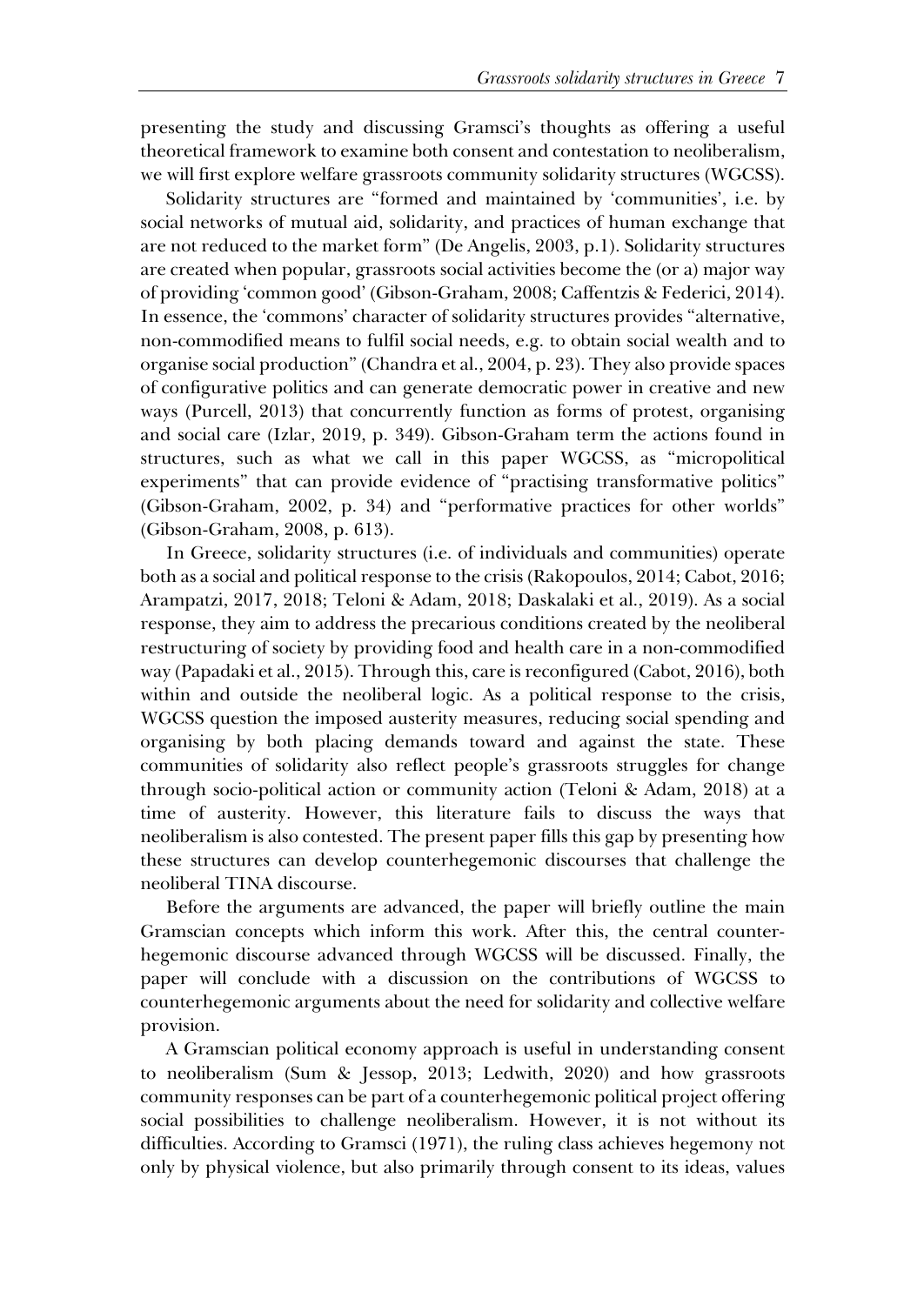and practices. This consent is organised through the control of institutions which infuse ruling class ideas throughout society (Morton, 2007).

Ruling class ideas are presented as common sense or as self-evident truths through these institutions. Thus, the ruling elite obtains legitimacy when the working class accepts its values and ideas as self-evident truths or common sense. Moreover, based on Gramsci's thought, the ruling class maintains hegemony and rules as long as its ideas are accepted. Parallel to what is considered hegemonic, there is always counter-hegemony as ruling class ideas can be either accepted or challenged (Pentaraki 2019a). According to Gramsci, common sense comprises the "diffuse, uncoordi-nated features of a general form of thought common to a particular period and a particular common environment" (Gramsci, 1971, p. 330). However, at the same time, it entails "a healthy nucleus of good sense" which "deserves to be made more unitary and coherent" (Gramsci, 1971, p. 328). Thus, it follows that it is through common sense that hegemony is achieved, but common sense can be the "healthy nucleus of good sense" (Gramsci, 1971, p. 328), from which counterhegemonic contestations are launched. This 'good sense' is argued in this paper to be reflected in the struggles, practices, and discourses of WGCSS. 'Good sense' highlights the possibility of challenging the neoliberal logic and order and can form the base for a Gramscian counterhegemonic response to austerity and neoliberalism. WGCSS, situated within a neoliberal restructured society and as a grassroots response to the crisis, develop counterhegemonic practices by challenging the hegemonic neoliberal logic.

According to Gramsci (1971), everyone has the ability to challenge the 'common sense' and mount an ideological attack on it. Such challenging comes through a philosophy of praxis outlined by Gramsci (1971, p. 330-331) as being present at the outset "in a polemical and critical guise, as superseding the existing mode of thinking […] a criticism of 'common sense', basing itself initially, however, on common sense in order to demonstrate that 'everyone' is a philosopher and that it is not a question of introducing from scratch a scientific form of thought into everyone's individual life, but of renovating and making 'critical' an already existing activity […] The purpose […] must be to criticize the problems, to demonstrate their real value, if any, and to determine what the new contemporary problems are and how the old problems should now be organized."

In formulating his philosophy of praxis, Gramsci purported that the 'common sense' articulations, values, and beliefs of the world are fragmented and contradictory. Furthermore, he argued that counterhegemony, or emancipatory hegemony, depends on the oppressed segments of society gaining awareness of the "contradictions within common sense that guide the social relations in which they live" (Zompetti, 1997, p. 78). However, becoming aware of these contradictions is a difficult process, nevertheless, it is one that can be achieved by everyone (i.e. since everyone has a philosophical capacity). A main contributor to the development of raising awareness of these contradictions is the organic intellectual, who can organise an effective counterhegemonic response. Gramsci's (1971) concept of the organic intellectual, "one who challenges the status quo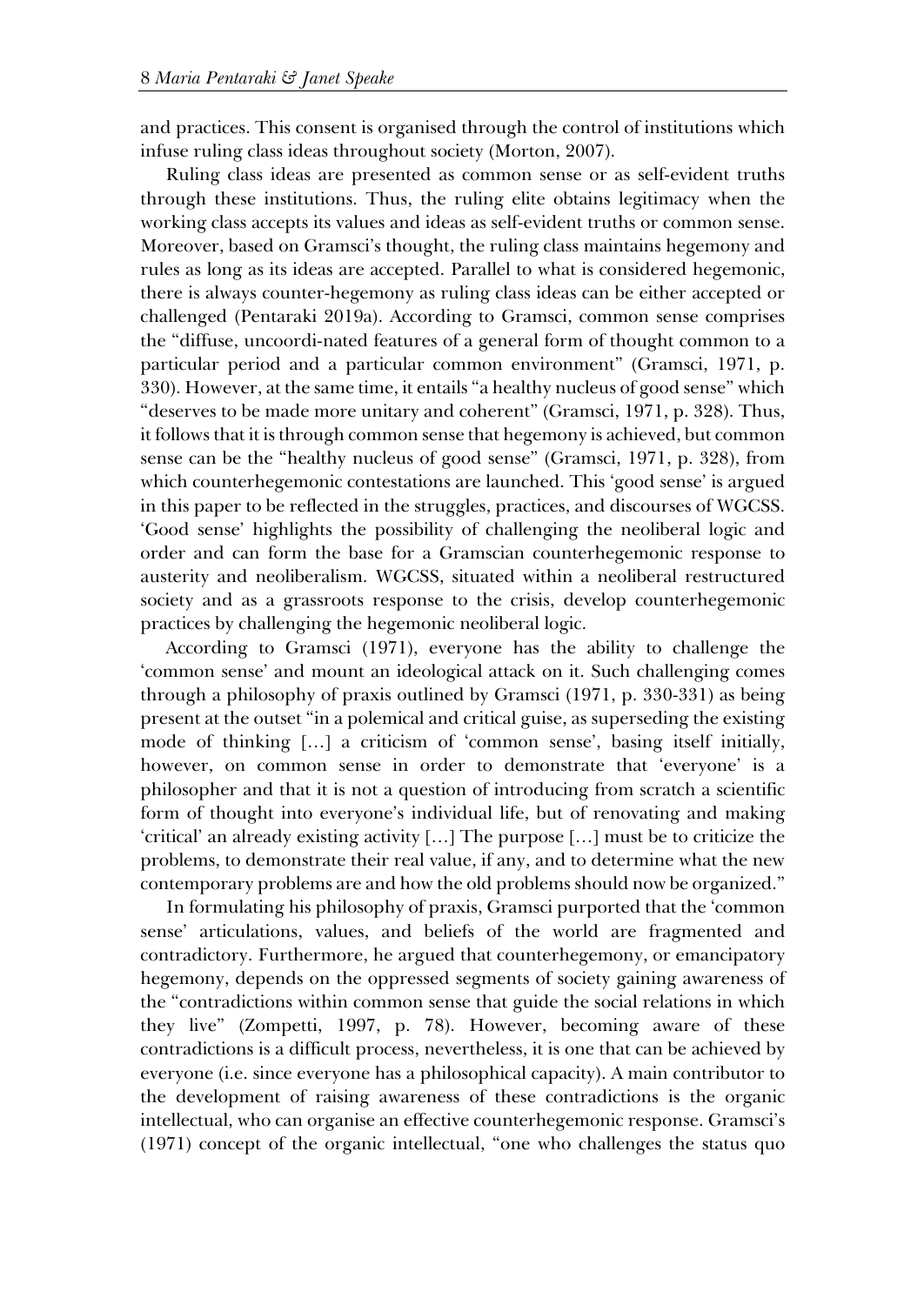rather than supporting it" (Pentaraki, 2013, p. 705), provides a useful theoretical lens for examining the role of welfare grassroots community solidarity networks.

Gramsci (1971) asserts that organic intellectuals play an important role in actively organising ideas and developing and disseminating them to challenge the dominant ideology. In a Gramscian sense, an organic intellectual can either support or challenge the status quo. It is in this latter sense that we utilise the concept of the organic intellectual. "Organic intellectuals in the Gramscian sense are not removed from the part of civil society that they represent; rather, they are a key part of that society" (Pentaraki, 2013, p. 705). Based on how Gramsci presents organic intellectuals, the members of WGCSS can be conceptualised as organic intellectuals since they are actively engaged in "practical life" as a "constructor, organizer, and permanent persuader" (Gramsci, 1971, p. 10), who organise not only welfare provision structures from below, but also organise society to put forward demands to the local and state government for permanent and publicly-funded welfare structures. WGCSS' members operate as organic intellectuals to produce counterhegemonic ideas for the need for collective provisioning. They also challenge austerity imposed policies, as well as individualised and exceptional discourses which ignore systemic causes of social problems. The need for such collective provisioning should be an explicitly political issue in order for it to become the basis of transformative action. Thus, the common sense of individual provisioning because of the neoliberal narrative of responsibilisation should be transformed into the need for collective provisioning based on the principle of solidarity. The neoliberal debate needs to be contested to address the real causes of austerity.

The practices and discourse of WGCSS contribute toward this contestation as they generate a number of good sense/counterhegemonic discourses which facilitate the political dimension of the root causes of austerity and the need for collective provisioning. This discourse, once generalised, can be one of the ideological arguments for progressive social change. As Gramsci (1971) described almost 100 years ago, ideological struggles are necessary for social change. This paper is part of the critical tradition in the social sciences (i.e. including human geography, sociology and social work, amongst other subjects), which aims to unravel oppressive conditions, highlight resistance, and concurrently promote the potential of progressive social change (Pentaraki, 2022; Pentaraki & Speake 2015; Speake & Kennedy, 2019; Pelling et al., 2021; Travlou, 2020). As such, it showcases welfare grassroots solidarity structures as being both disruptive to the dominant hegemonic order and offering counterhegemonic possibilities. It contends that grassroots solidarity structures are articulating counterhegemonic practices and discourses and are thereby positioned to be part of the potential of democratic social change. Doing so keeps alive the debate on the need for the welfare state and highlights resistance through which neoliberal hegemony is not left unchallenged (Kingfisher & Maskovsky, 2008; Morgen & Gonzales, 2008).

The paper now discusses these discourses and argues that they encompass the kernels of good sense, which challenge the neoliberal common sense and comprise anti-welfare common sense (Jensen, 2014), and austerity common sense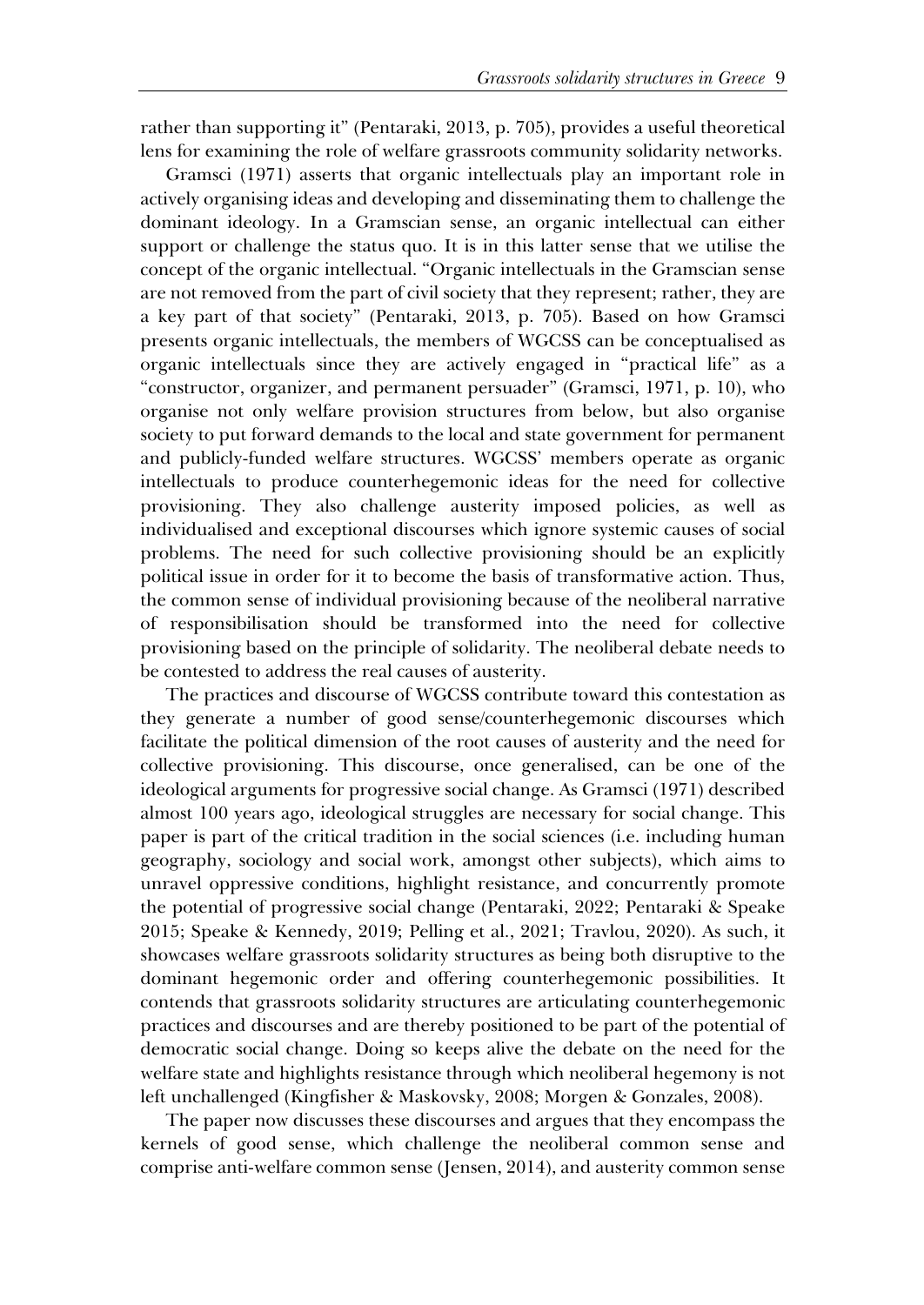(Pentaraki, 2019a). Finally, we explore and discuss these theoretical constructs in further detail, illustrating key foci through the lens of observations made during the authors' field study in Chania, Crete.

# **Methods**

The development of the theoretical exploration of WGCSS as counterhegemonic practices presented in this paper was informed by rapid ethnographic activist research undertaken by the authors in Chania, Crete, Greece, during the summers of 2016, 2017, and 2019. The research utilised participatory methods and rapid ethnographic observations conducted over a month, approximately from mid-June to mid-July. Ethical approval for the study was granted by the relevant universities. During this time, the authors participated in the activist community in Chania and, more particularly, in the operations of one such solidarity structure, the Social Kitchen. During each visit in 2016 and 2017, observations, formal and informal individual and group interviews, as well as focus groups, were conducted with those who ran the solidarity structure in the city. In addition, follow-up interviews with founding members of the Social Kitchen took place in June 2019.

The methodology draws on two approaches, namely activist ethnography (Millen, 2000; Chatterton et al., 2008; Routledge, 2009), which is suited to researchers coming from the critical tradition, and short-term ethnography, which is helpful in research on both practical activities (i.e. the everyday practices of people/structures) and the non-representational (i.e. the unspoken, but sensory elements of everyday life) (Pink & Morgan, 2013). Short term ethnography (i.e. rapid ethnography or rapid ethnographic assessment) entails multi-method ethnography and typically involves weeks of research rather than months (Harris et al., 1997). While recognising limitations of this approach, such as providing just a snapshot of complex issues (Vindrola-Padros & Vindrola-Padros, 2018), this method was chosen as means through which to view and develop an on-the-spot and timely understanding of a welfare grassroots community solidarity structure.

The focus of the study was 'Koinoniki Kouzina', Social Kitchen hereafter. The Social Kitchen emerged out of the Occupy/movement in Chania, Crete, in 2011. It was initiated and supported by diverse political actors who were part of the Occupy movement/Indignatos movement in Chania, confirming that Occupy activists regrouped in community grassroots struggles (Ogman, 2013). Among these actors were far-left and left-wing members of trades unions and political parties, as well as some from the non-aligned left. In the beginning, it operated in the main market square in Chania that had been initially occupied by the progressive activists. After a couple of months of placing demands in the city, it moved to a room in the 'Old City' maintained by a local school.

From 2011 to 2018, it operated seven days a week (other than one week's break) and was run by a local assembly, in which every member participated. Some of the practical activities concentrated on running the Social Kitchen to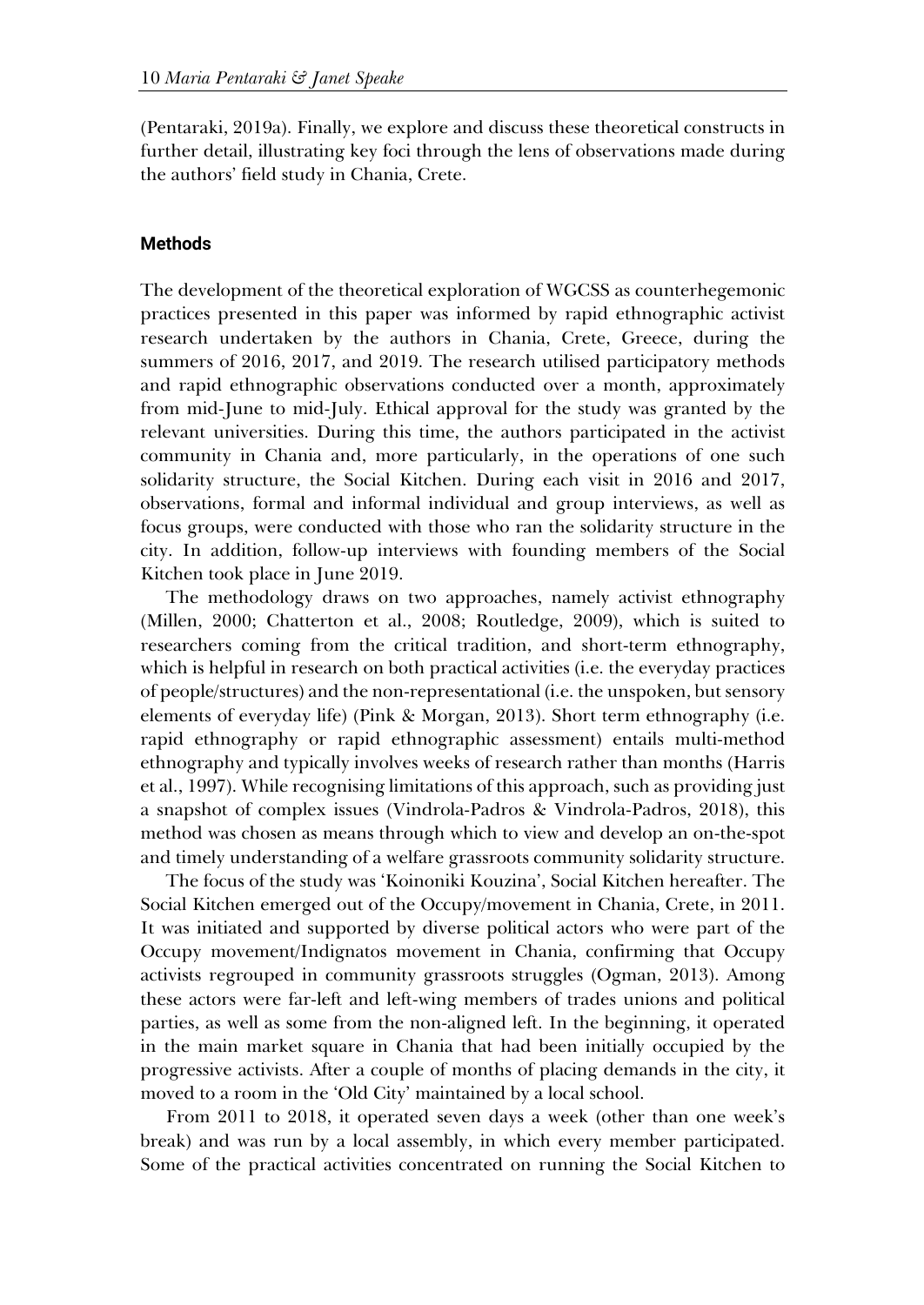provide food to the hungry people of Chania. The Social Kitchen participated in anti-austerity struggles, which had multiple goals, ranging from the end of austerity and the system that creates it to developing a public structure funded by the government. It also co-operated with other progressive political and community activists in many activist anti-austerity and other progressive campaigns. Some of the Social Kitchen's main mottoes were "No one is alone in the Crisis", which reflects the practical solidarity mission of the structure, which is further demonstrated in the motto "Solidarity is the first step of resistance". Another motto, "Society is not built in the palm of the hand which begs but in the palm of the hand which makes a fist", elucidates the fighting spirit of the structure (Social Kitchen, 2016).

The next section presents counterhegemonic narratives of such struggle against dominant neoliberal hegemony drawn from synthesis and discussion of the ethnographic study of the Social Kitchen and from the wider theoretical framings and contexts discussed in previous sections. The testimonies of the activists and members of the assembly and those who ate in the social kitchen are woven into the counterhegemonic narratives. As in other smaller scale ethnographic studies (Daskalaki et al., 2019), no names or pseudo-names are given to maintain the anonymity of participants.

# **Counterhegemonic narratives: the struggles against the dominant neoliberal hegemony**

This study identifies that the operation of WGCSS can contribute to wider efforts to map the discontent with austerity measures and global neoliberal capitalism in general. But most importantly, their practices kept alive the debate on the need for collective provisioning, social and personal well-being, and the welfare state in general. We situate WGCSS as part of the project of counterhegemonic politics, as they represent the construction of other social possibilities. They offer a democratic space in which popular education through the construction of counterhegemonic narratives can take place. The construction of these narratives can be the starting point for challenging neoliberal hegemonic forces. Each of these narratives is a kernel of good sense, which this section explores further. These kernels are discussed by presenting three interrelated foci that form the areas of neoliberal contestation: collective provisioning versus responsibilisation, empowerment and community action versus fear and stigmatisation, and understanding social problems as systemic failings instead of individual failings.

## *Collective provisioning versus responsibilisation*

An important area of counterhegemonic struggle revolves around the need for collective provisioning. Keynesian discourse and political practices of collective social provisioning and the welfare state have been replaced by neoliberal discourses of responsibilisation and neoliberal inspired social arrangements (Jones & Novak, 1999; Ferguson et al., 2002; Jessop, 2014). The hollowing out of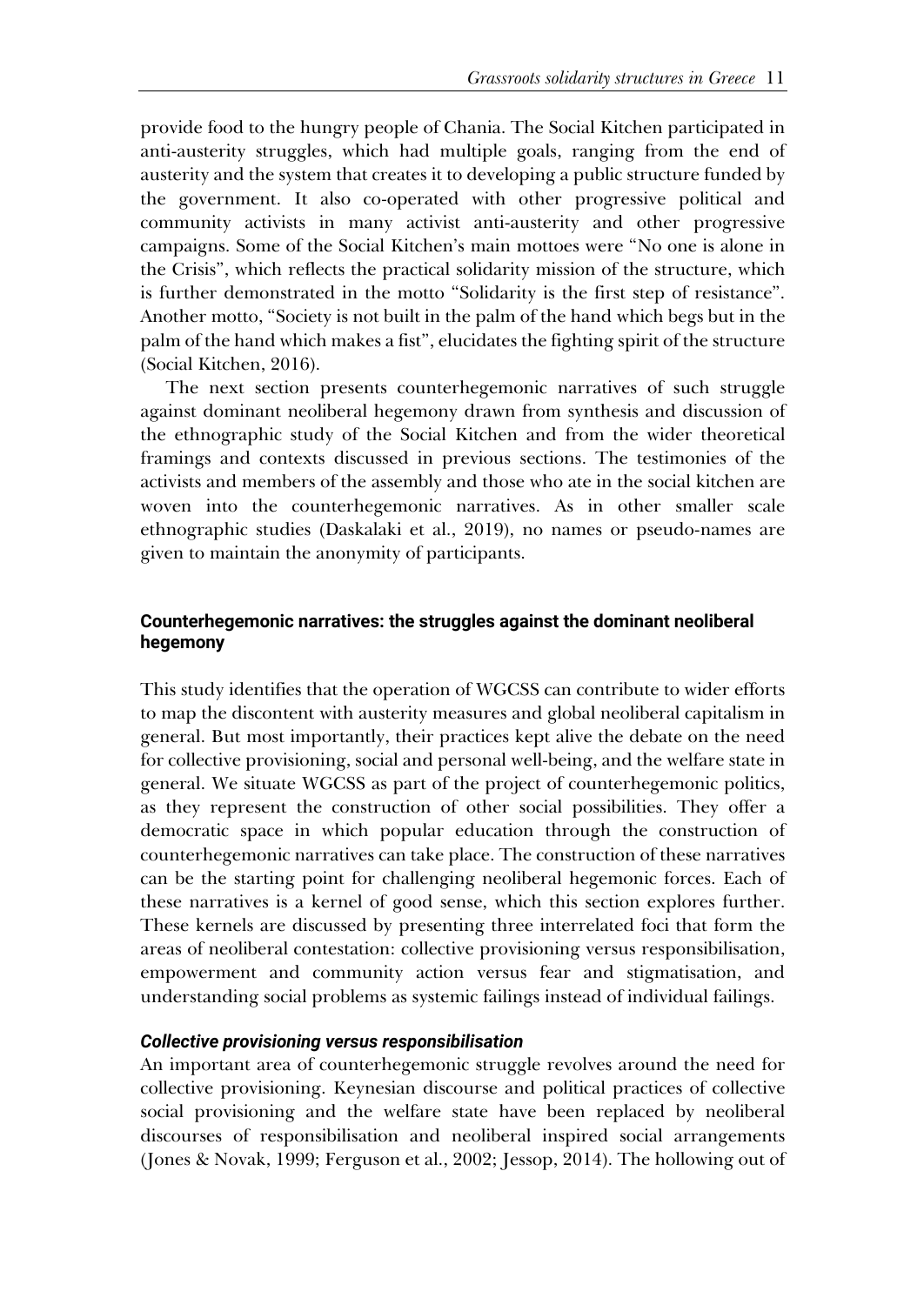the state has been achieved through immense social spending cuts. Adverse mainstream media reporting on social spending (Pentaraki, 2013) aims to manufacture consent to social spending cuts (Pentaraki, 2019a). In western countries, numerous tabloid newspapers articles and mainstream television programmes attempt to stigmatise people in poverty and especially welfare benefits recipients (Briant et al., 2011) in order to legitimise exclusionary and disciplinary welfare policies. Through these media accounts, the need for welfare retrenchment is achieved by stigmatising welfare recipients and portraying them as undeserving of support (Happer & Philo, 2013; Jensen, 2014; Jensen & Tyler, 2015; Morris, 2016). This results in the hardening of public attitudes towards welfare benefits claimants (Happer & Philo, 2013) and in the crafting of antiwelfare common sense (Jensen & Tyler, 2015). Such blaming and stigmatising discourse of people living in poverty resides in the background of austerity policies and neoliberal capitalism in general (Harvey, 2005; Clarke & Newman, 2012; Levitas, 2012; Pantazis, 2016). This neoliberal discourse surrounding the welfare state endangers further its future, as social spending cuts and neoliberal restructuring undermine "the political ideas and values supportive of an inclusive welfare state" (Taylor-Gooby 2013, p. 36). It undermines the values of solidarity and collective provisioning.

Against these hegemonic discourses and practices, WGCSS act as counterhegemonic practices as they operate based on solidarity and nonexclusionary collective provisioning. In the case of the Social Kitchen and its underpinning collective spirit, everyone who approached the structures was provided for and could become a member of the collective, a manifestation of the motto "No one is alone in the crisis". Both locals and immigrants were included even though, in the beginning, it was primarily immigrants, as they were the first ones to be hit by the crisis. Many immigrants without papers had been excluded from other structures and had access only to grassroots community solidarity structures that act in a non-exclusionary way in their provision and operational apparatus. One young immigrant without papers used the kitchen and was also an active member of the structure. Similarly, a young Greek unemployed woman who used the Social Kitchen but was also an assembly member of the Social Kitchen described to us how she was going hungry before the operation of the soup kitchen; she described how other structures had excluded her based on her being single and of working age and how stigmatised she felt after being in contact with them. She stated that she was able to find her voice and reclaim her dignity through the Social Kitchen. It is a clear indication of this social kitchen operating akin to other progressive social movement structures breaking away from the stigmatising exclusionary concept of deserving and undeserving poor (Teloni & Adam, 2018).

#### *Empowerment and community action versus fear and stigmatisation*

The coming together of people to respond to social and political issues is an empowering process. Coming together, sharing experiences, and grassroots political organising can break the politics of fear (Arampatzi, 2017) and the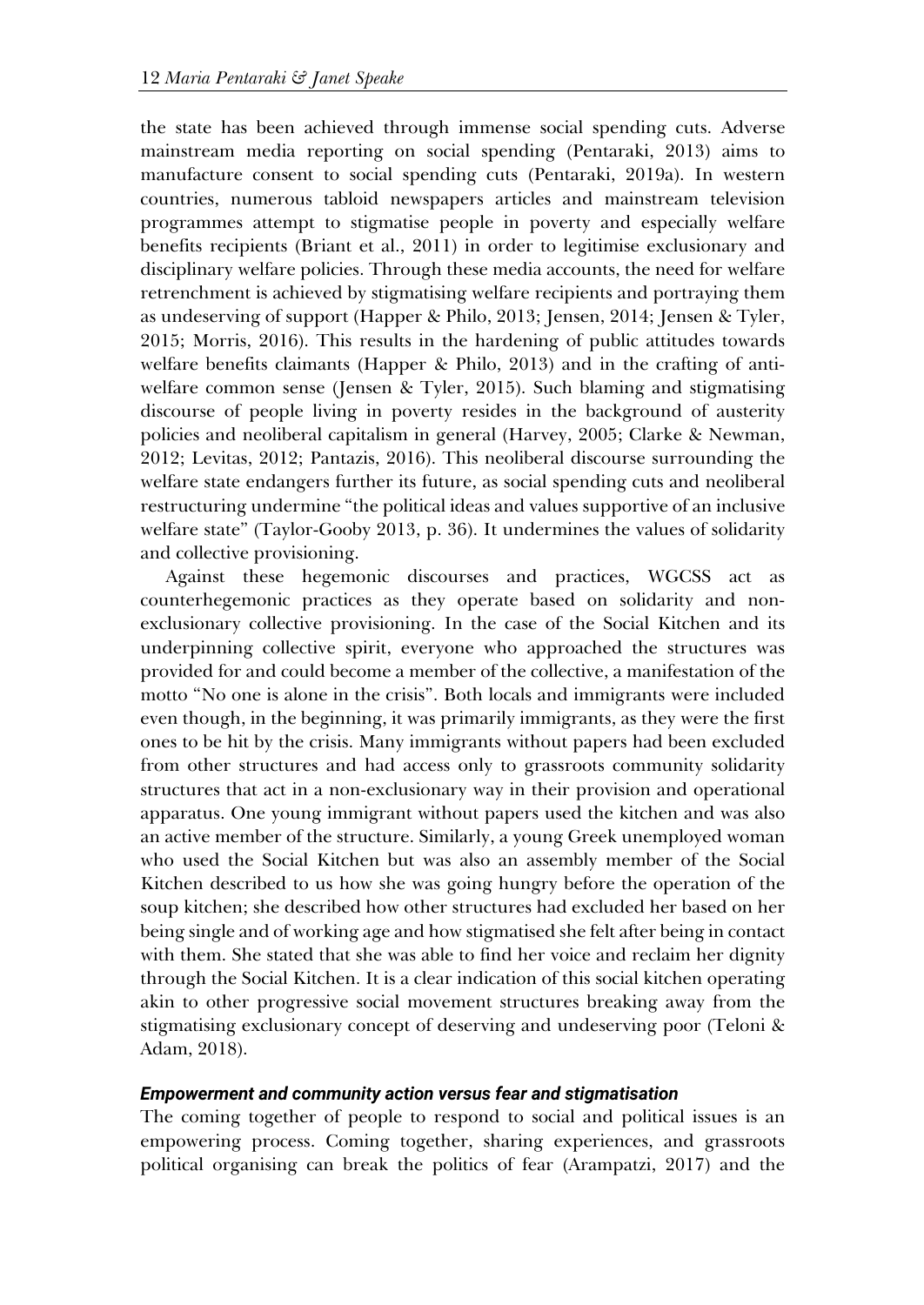culture of silence. The ruling class cultivated the politics of fear as common sense (Gramsci, 1971). At the present time, segments of the working class are paralysed by fear that if austerity does not continue, they will be much worse off than they are under austerity (Pentaraki, 2019a). Part of the population has internalised an 'austerity common sense' (Pentaraki, 2019a), in which everyone is to blame for the high public debt crisis and that there is no alternative to austerity. The underlying context is the ruling elite's thirty years of imposed neoliberalism in Greece, in which workers' rights and socio-economic positions have been progressively undermined. The working class, in particular, has felt these effects and fears their continuation. There is little in current hegemonic power structures to suggest another, brighter future as levels of poverty, unemployment and job insecurity keep rising. Hence De Sousa Santos (2016) argues that "[n]eoliberalism's deadly machine keeps on producing fear on a massive scale". WGCSS have acted as spaces that counter this fear, comprising progressive people fighting the impacts of neoliberalism as well as neoliberal and austerity common sense. WGCSS question and disrupt the dominant neoliberal discourses.

Thus, WGCSS can also play a counterhegemonic role in breaking the culture of silence (Freire, 1970) constructed by the culture of blame by stigmatising and shaming neoliberal people's discourses (Kent, 2016; Pemberton et al., 2017). According to Freire (1970), the oppressors' system (i.e. in the case of the present study, the hegemonic neoliberal system, which has imposed austerity policies) attempts to impose itself on oppressed people in order not to be challenged, and as a consequence, a culture of silence emerges. People feel shamed and stigmatised for being in poverty and being blamed for the circumstances in which they find themselves. WGCSS can help break this stigmatisation, shaming, and the resultant culture of silence, by discussing the causes of austerity and poverty and re-politicising the issues. Members of the Social Kitchen were well aware of this, and the concept of 'shame' was often heard, for example, *"…[people] who had been hit by the crisis and wanted to get food, but they were ashamed to come in. However, … the Kitchen played a role in countering this stigmatization".* This is also reflected clearly in the following account by a member of the Social Kitchen who said: *"I first approached the Social Kitchen to eat. In the beginning, I did not feel at ease, but as time progressed, I felt stronger and stopped feeling alone because I could see other people in a similar position. I can't explain it, but the more we got together inside and outside the Kitchen, the stronger I felt. We fought together on the street, in the Kitchen and everywhere."*

The recognition of the shared reality amongst people leads to the repoliticisation of the issues. Hunger is not a personal problem but a political one as it is shared and emerges from the existing socio-economic framework. This realisation breaks the culture of silence; once oppressed people develop a critical awareness of the real cause of their hunger and austerity. The Social Kitchen demonstrated the broader assertion that WGCSS, operating as organic intellectuals, can play that role of critical education as they act as liberatory learning spaces. As one member of the Social Kitchen remarked, *"I learned to think more politically, I learned to listen, to accept, and to hear ideas …"*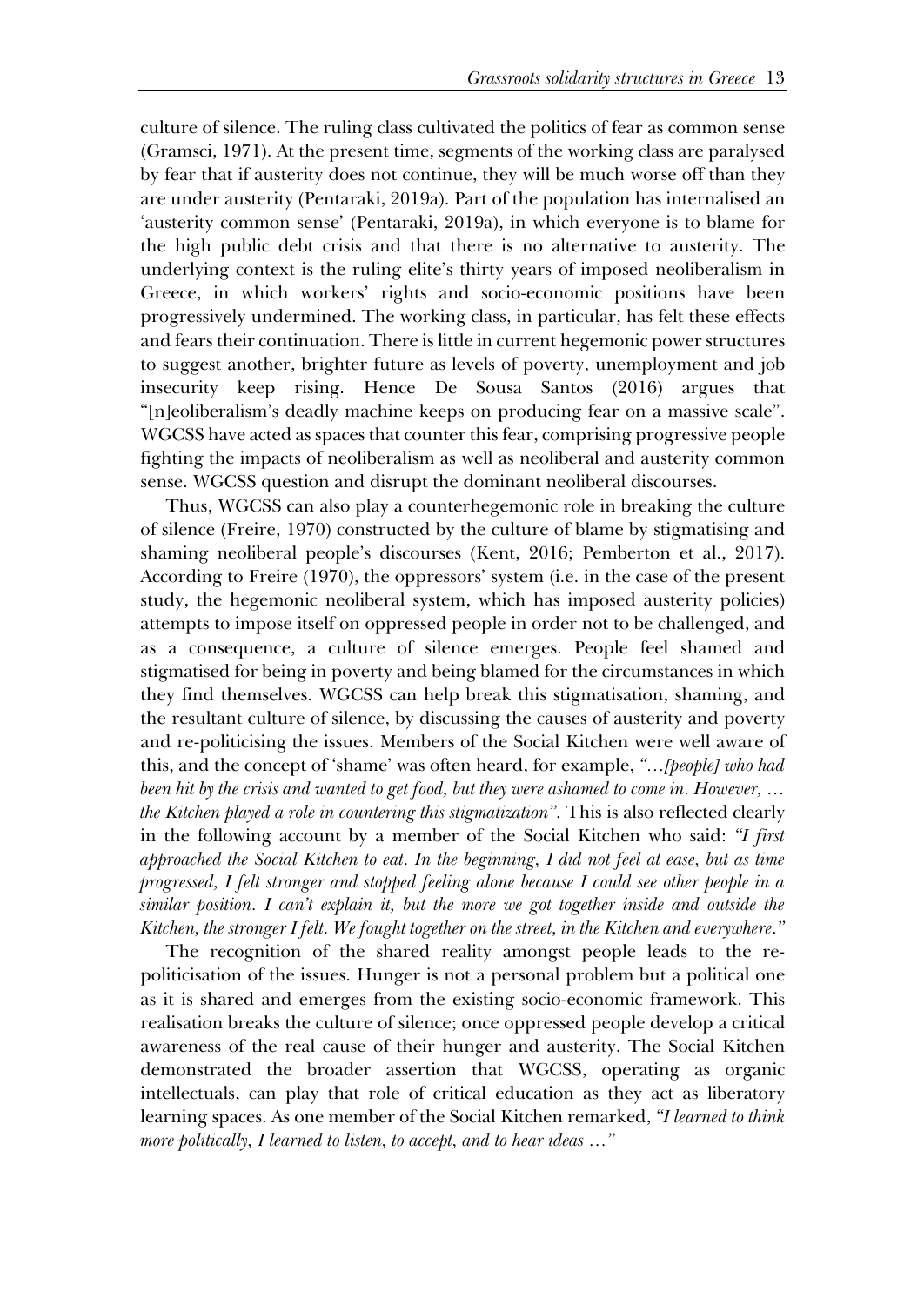Thus, people in poverty who operate through grassroots community solidarity structures become active participants in counterhegemonic struggles that can reduce isolation and challenge the stigmatising discourse of deserving and undeserving poor. Grassroots community solidarity structures can be this collective space where a critical consciousness can be achieved. WGCSS then become the spaces through which organic intellectuals operate not only through raising consciousness but also by organising the material basis for struggle.

This mirrors the Social Kitchen motto, "Society is not built in the palm of the hand which begs but in the palm of the hand which makes a fist", reflecting the efforts to transform the consciousness of all the participants in order to engage in struggles.

# *Systemic failings versus individual failings*

Another necessary counterhegemonic process of WGCSS entails the understanding of the systemic nature of the social problems that both people and countries face (Pentaraki, 2013; 2017). The political nature of the social problems can facilitate the mobilisation of struggles to challenge their cause. However, it tends to be masked through the discourses of neoliberalisation. Through these discourses, blame is relocated away from systemic causes (Pentaraki, 2013) to country-specific reasons. A clear example is Greece, which has been the focus of such framing that aims to legitimise the imposition of austerity measures as part of a structural adjustment programme, as deserved (Pentaraki, 2013, 2019a). The dominant discourse blames the Greek people for the country's high public debt crisis, yet it was an outcome of class-based policies that successive Greek governments had put into operation (Pentaraki, 2013). These policies include one of the highest military expenditure levels in the world, one of the lowest corporate taxation rates in the European Union (EU) and a high bank bailout (Pentaraki, 2013). The imposition of these austerity measures accelerated the level of hunger, poverty, and unemployment, all components of the neoliberal restructuring of society (Karamessini, 2014; Pentaraki, 2019a). Such social problems experienced frequently in the Global South are now seen at the wider scale in the Global North. Therefore, a critical analysis of how a neoliberal structural adjustment programme, as a part of global neoliberalism, was responsible for these problems is relevant in the analysis of the social problems in Greece, a developed country, as well as in other developed countries of the EU.

This global to local connection has been characterising the discourse of grassroots community solidarity structures. It was discussed at public events such as the Anti-Racist Festival, organised in June 2016 by progressive social movements networks in Chania, in which the Social Kitchen participated. During the Anti-Racist Festival, discussions took place, and campaign materials were distributed, including those contesting the hegemonic discourse of Greece's exceptionality and the self-inflicted nature of its social problems. Other campaign events and materials aimed to situate the global nature of the social problems as emanating from global capitalism. Hence, the connections between the global and the local ties become evident, and the need to scale up the struggles to confront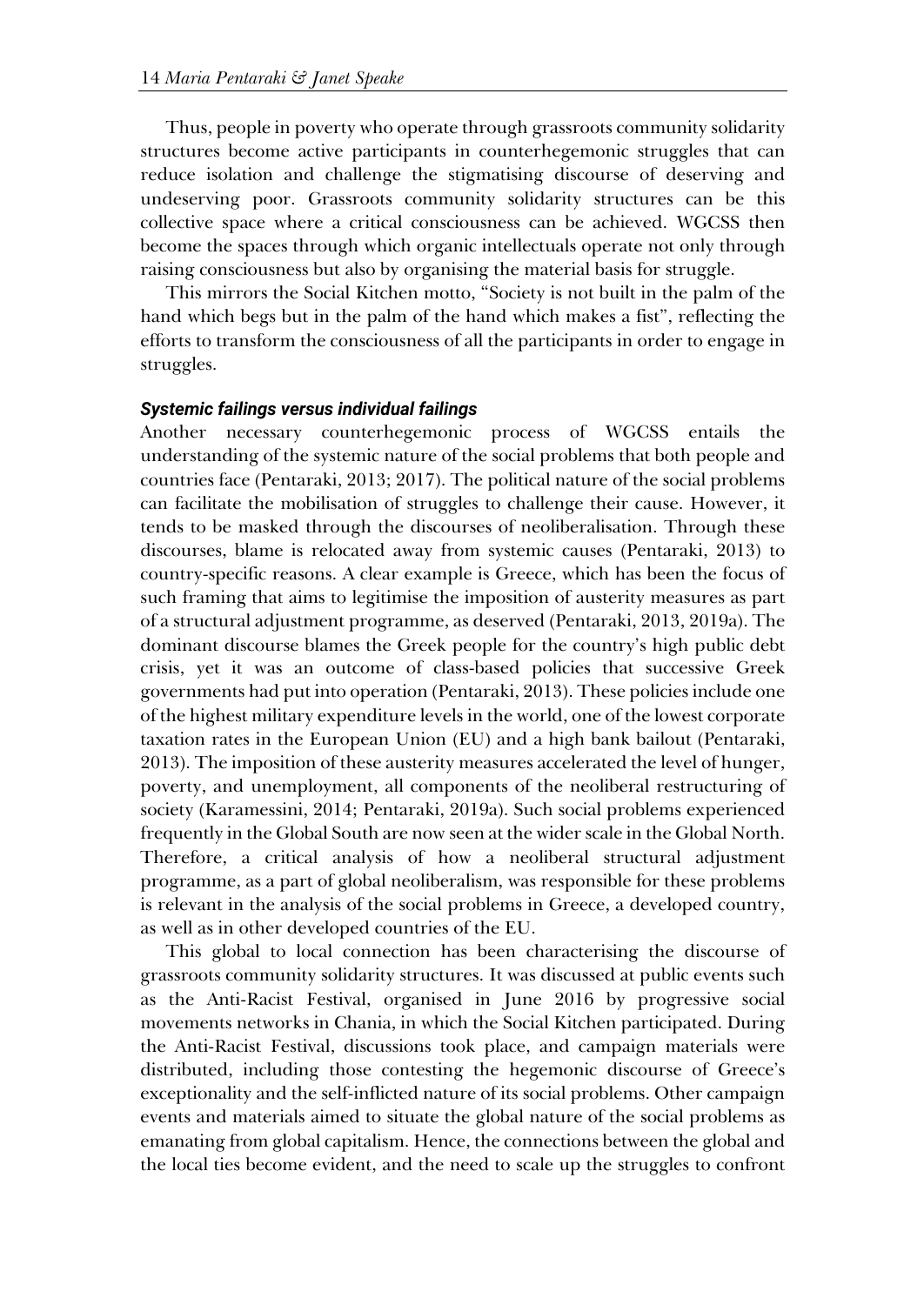the global structural context of the imposed austerity policies, which undermine their lives and Greek society in general. WGCSS' struggles are thus tied in with struggles against the policies and struggles against global neoliberalism.

In 2018, after eight years of continuous operation, fatigue and physical tiredness associated with the day-in-day-out commitment of its members contributed to the closure of the Social Kitchen. In its eight years, it had become one of the longest-lived solidarity structures in Greece. However, the arguments produced in this paper are still relevant since the counterhegemonic legacy of the activities of the Social Kitchen is reflected in the actions of the former members. In the summer of 2019, discussions took place with them. They had not stopped participating in anti-austerity struggles and continued to engage in counterhegemonic practices to challenge the TINA discourse. Some members maintained a broader quest for political transformation through political parties. Others had added a political dimension in their day-to-day paid work. Others transferred their activities to other solidarity structures in Chania. However, there is a clear message that hope still lives on in former members' actions. Although the Social Kitchen no longer operates, the activism of its former members, along with the counterhegemonic ideas of another society, continue and offer a possibility of hope. It will be interesting to explore in future research if these members who are no longer active in WGCSS participate again in grassroots solidarity structures, such as those which emerged from the COVID-19 global public health emergency or if they will concentrate on different political activism. Even though the discussed social kitchen does not exist anymore, there are many other grassroots solidarity structures with similar philosophies which continue to operate, particularly social pharmacies and social medical centres. This analysis can apply to them too.

Furthermore, the COVID-19 public health emergency crisis has provided the context for similar solidarity structures to operate not only in Greece (Travlou, 2020) but also worldwide (Domínguez et al., 2020; Béhague & Ortega, 2021; Spade, 2020; Littman et al., 2022; Valdebenito-Acosta et al., 2022; Van Ryneveld et al., 2022), keeping alive the counterhegemonic project. Their operation reflects a resistance and an alternative to the current neoliberal order. Crises provide useful lessons that educators from the critical tradition can utilise towards achieving this aim (Pentaraki, 2022).

# **Conclusion**

This paper, informed by Gramsci's thought, has introduced a new conceptualisation of solidarity structures as grassroots counterhegemonic attempts against the legitimisation of neoliberalism and its associated TINA discourse. It maintained, amongst other things, that their operation reflects arguments about the need for collective welfare provisioning, which can advance 'the war of position' against the pervasive hegemonic system. Moreover, solidarity structures such as social kitchens, solidarity clinics and so forth, as well as being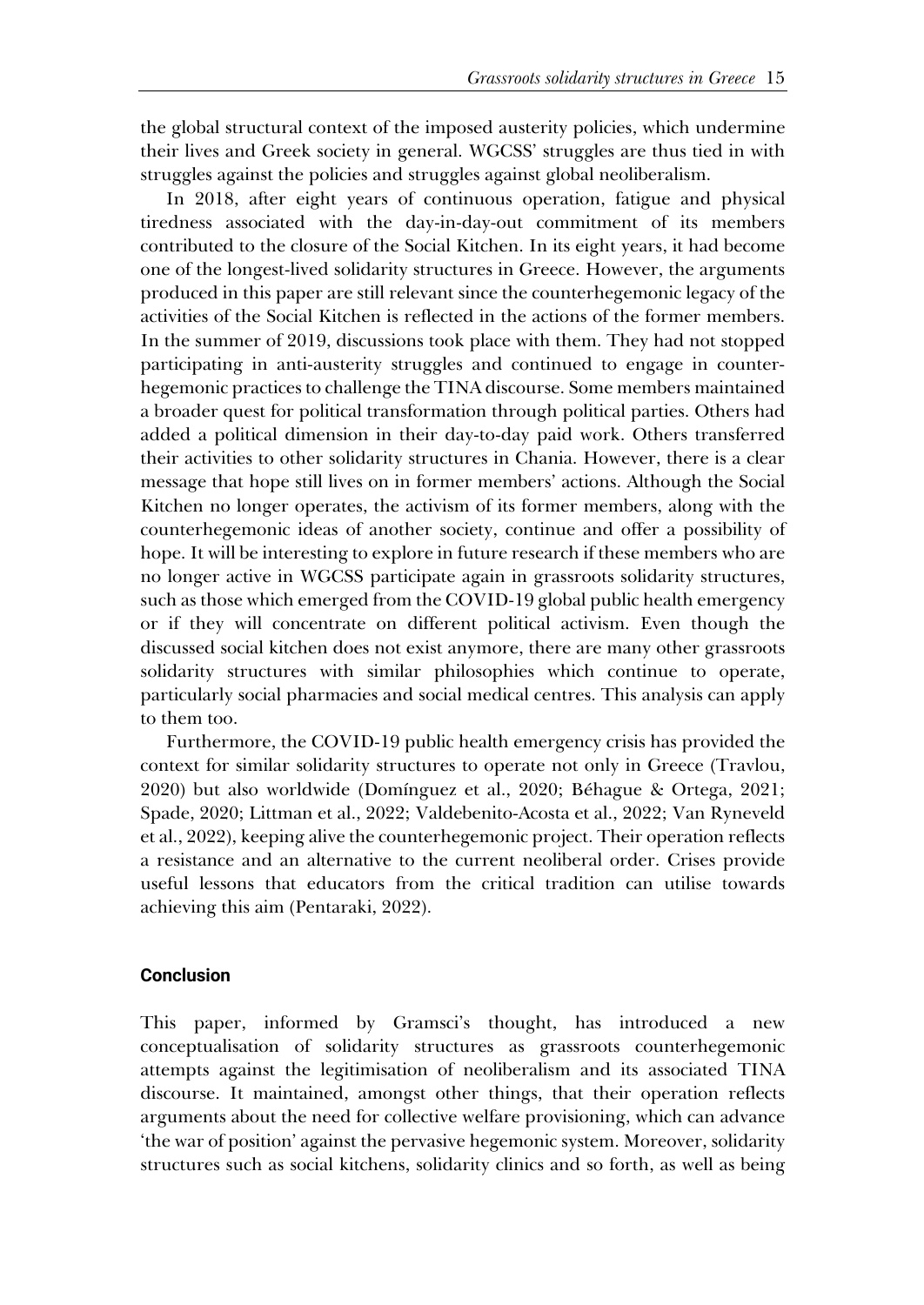essential survival resources in times of crisis (Koos, 2019) and need, are also a vital social and political resource in challenging austerity common sense (Pentaraki, 2019a) and the neoliberal capitalist logic in general.

Such an approach brings to light the role of grassroots welfare provisioning from below as sites of progressive political education and, furthermore, analyses solidarity structures as counterhegemonic political actors. Of course, this does not ignore that these communities are just one part of the more comprehensive counterhegemonic project. The visioning of this project requires as Stephen (2011, p. 214) argues, a socio-political struggle to create "a new political organisation capable of mobilising all subordinate strata into a coherent whole, one capable of replacing the coercive apparatus of the bourgeois state". The question of strategy for attaining this goal raises many questions. Active contestation of the hegemonic ideology of neoliberal capitalism is one such way. As Gramsci asserts, "it is on the level of ideologies that men [sic] become conscious of conflicts in the world of the economy" (1971, p. 162). The construction of alternative ideological positions based on critically enhanced human knowledge presents a new common sense, or else a good sense and this construction of a new hegemony to replace the ruling class hegemony. For Gramsci (1971, p. 288), the starting point for constructing hegemony must always be "that common sense which is a spontaneous philosophy of the multitude and which has to be made ideologically coherent". Towards this goal, the narratives of grassroots community solidarity structures can play a role. These narratives create new ways of thinking concerning the neoliberal TINA. We need to remember, though, that it is not only these counterhegemonic narratives which can lead to human and social emancipation. To argue this would be rather idealistic. As Gramsci argues throughout the Prison Notebooks (1971), a genuinely hegemonic project, aiming to take over the ruling elite's hegemonic project cannot be reduced to the battle of ideas. Thomas (2013) asserts that it involves changing perspectives across many practices (i.e. including cultural and social) and the overtly political, as part of the project to build hegemonic power, must be continually tested and revised. This is what the actors of WGCSS do as organic intellectuals. Thus the: "political project of hegemonic politics … comes to represent a type of "pedagogical laboratory" for the development of new forms of democratic and emancipatory political practice" (Thomas, 2013, p. 27).

Members of the structures learn to operate in a different way both within and outside the structures, forming and being part of communities of contestation which offer a glimpse of another world (Pentaraki & Speake, 2015). However, large-scale socio-political transformation needs the forging of progressive alliances capable of undermining the neoliberal hegemonic bloc (Arampatzi, 2017; 2018; Featherstone & Karaliotas, 2018; Gómez Garrido et al., 2019).

The purpose of this paper has been to highlight the counterhegemonic practices and articulations of grassroots community solidarity structures and, in doing so, has sought to enhance contestation against neoliberal capitalism. WGCSS are a sustaining element of the 'war of position' and counterhegemonic struggles against global neoliberalism as they highlight collective provisioning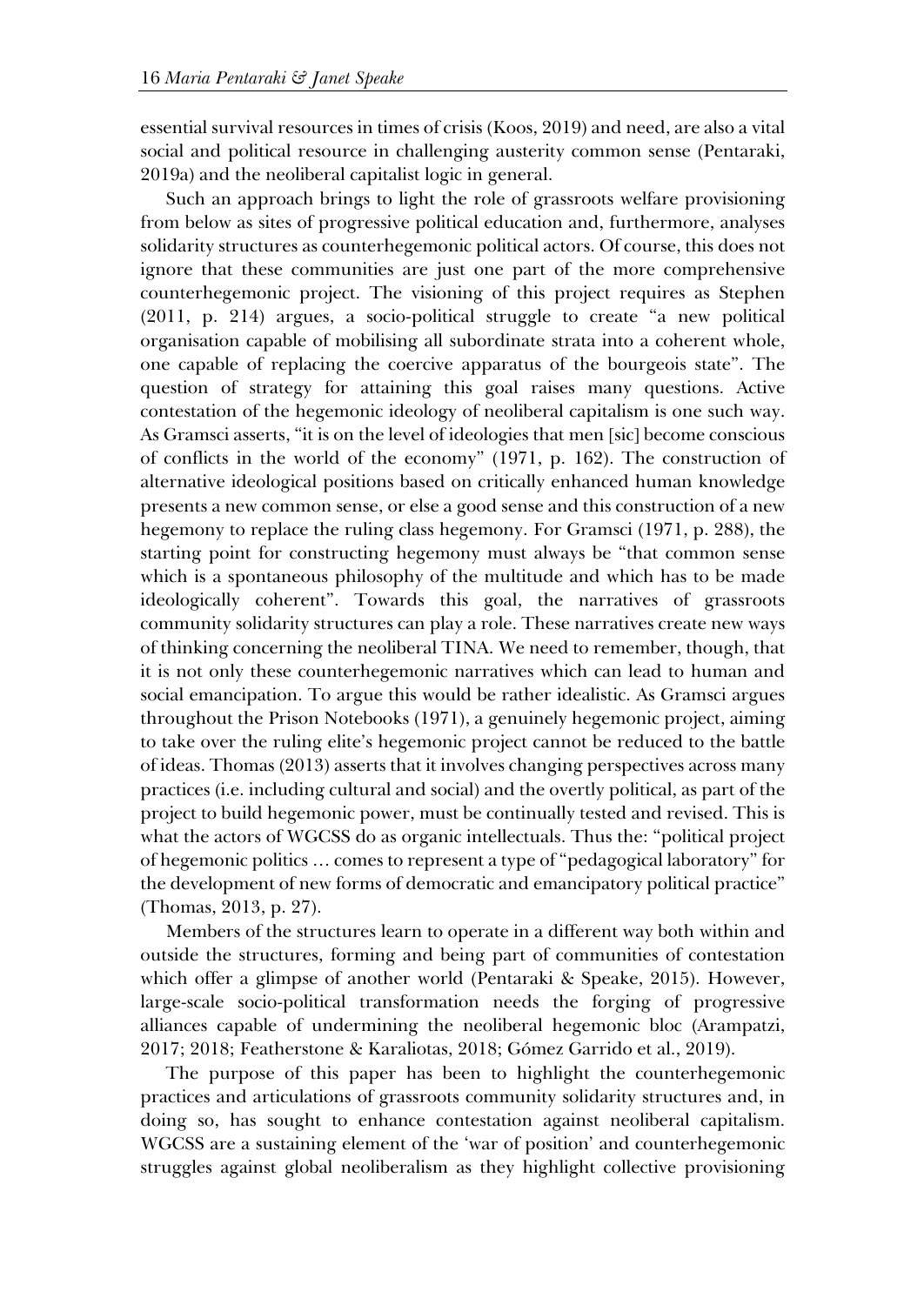versus responsibilisation, empowerment and community action versus fear and stigmatisation and systemic failings instead of individual failings. In so doing, counterhegemonic articulations and practices are on-going and become visible. These can be part of the critical learning resources that can be used to inspire humanity about the possibilities for another world that open-up in times of crisis.

#### **References**

- Arampatzi, A. (2017), "The spatiality of counter-austerity politics in Athens, Greece: emergent 'urban solidarity spaces'", *Urban Studies*, vol. 54, no. 4, p. 2155-2171.
- Arampatzi, A. (2018), "Constructing solidarity as resistive and creative agency in austerity Greece", *Comparative European Politics*, vol. 16, no. 1, p. 50-66.
- Béhague, D. & Ortega, F. (2021), "Mutual aid, pandemic politics and global social medicine in Brazil", *The Lancet*, vol. 398, no. 10300, p. 575-576.
- Brenner, N., Peck, J. and Theodore, N. (2010), "After neoliberalization?", *Globalizations*, vol. 7, no. 3, p. 327-345.
- Briant, E., Watson, N. and Philo, G. (2011), *Bad news for disabled people: How the newspapers are reporting disability*, Project Report Strathclyde Centre for Disability Research and Glasgow Media Unit, University of Glasgow, Glasgow.
- Cabot, H. (2016), "Contagious' solidarity: Reconfiguring care and citizenship in Greece's social clinics", *Social Anthropology*, vol. 24. no. 2, p. 152-166.
- Caffentzis, G. and Federici, S. (2014), "Commons against and beyond capitalism", *Community Development Journal*, vol. 49, no. 1, p. i92-i105.
- Chandra, P., Ghosh, A. and Kumar, R. (2004), "Introduction", in P. Chandra, A. Ghosh and R. Kumar (eds) *The policies of imperialism and counterstrategies*, Aakar Books, Delhi, p. 13-24.
- Chatterton, P., Fuller, D. and Routledge, P. (2008), "Relating action to activism: Theoretical and methodological reflections", in S. Kindon, R. Pain and M. Kesby (eds) *Participatory action research approaches and methods: Connecting people, participation and place*, Routledge, London, p. 216-222.
- Clarke, J., & Newman, J. (2012), "The alchemy of austerity", *Critical Social Policy*, vol. 32, no. 3, p. 299-319.
- Daskalaki, M., Fotaki, M. and Sotiropoulou, I. (2019), "Performing values practices and grassroots organizing: The case of solidarity economy initiatives in Greece", *Organization Studies*, vol. 40, no.11, p. 1741-1765.
- De Angelis, M. (2003), "Reflections on alternatives, commons and communities", *The Commoner*, vol. 6, p. 1-14.
- De Sousa Santos, B. (2016), *The left of the future: A sociology of emergences*, viewed 18 June 2020, shorturl.at/mqGLW.
- Domínguez, D.G., García, D., Martínez, D.A. and Hernandez-Arriaga, B. (2020), "Leveraging the power of mutual aid, coalitions, leadership, and advocacy during COVID-19", *American Psychologist*, vol. 75, no. 7, p. 909-918.

Dorling, D. (2014), *Inequality and the 1%,* Verso, London.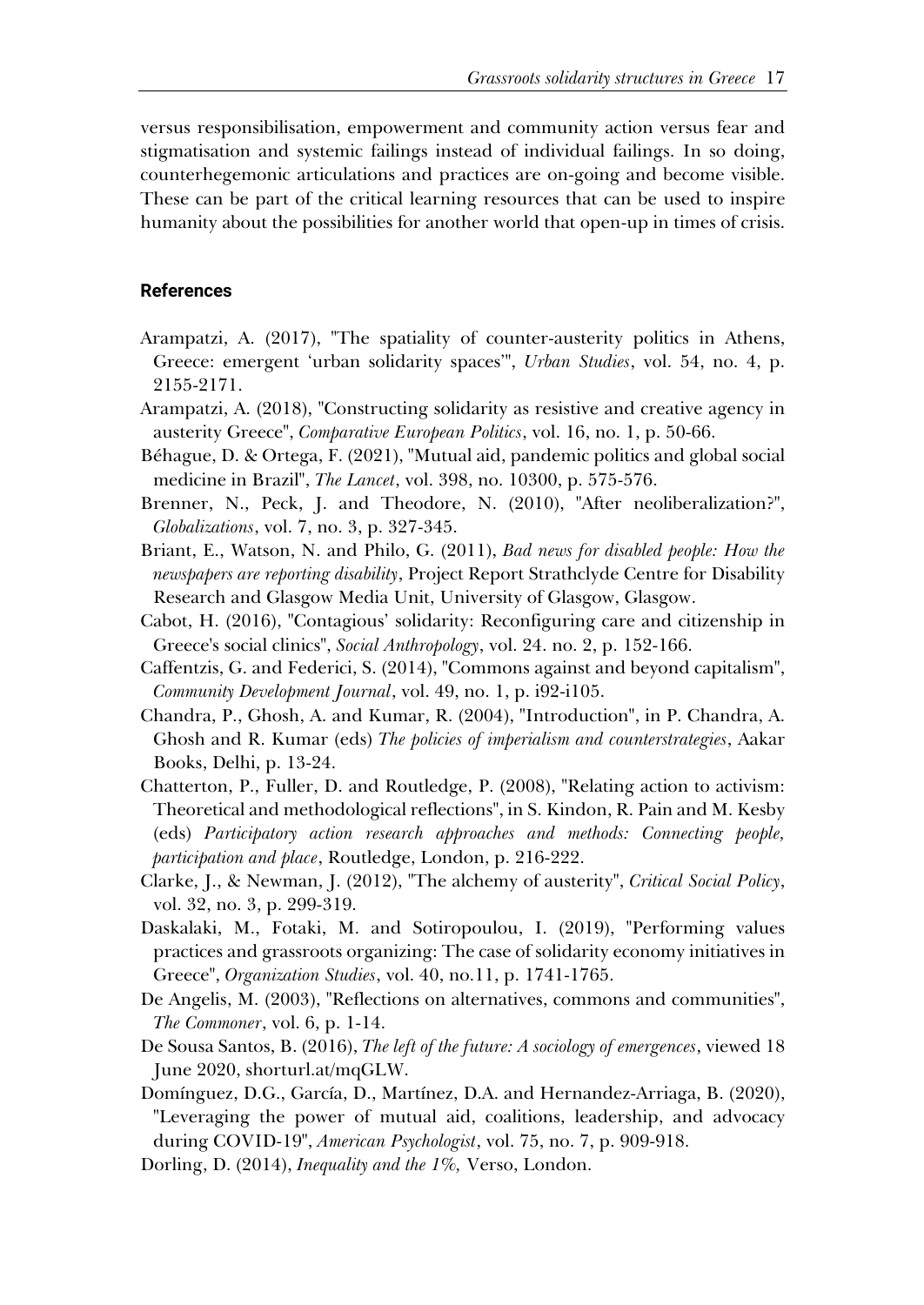- Featherstone, D. and Karaliotas, L. (2018), "Challenging the spatial politics of the European crisis: Nationed narratives and trans-local solidarities in the post-crisis conjuncture", *Cultural Studies*, vol. 32, no. 2, p. 286-307.
- Ferguson, I., Lavalette, M. and Mooney, G. (2002), *Rethinking welfare: A critical perspective*, Sage, London.
- Finlayson, A., Lyson, T., Pleasant, A., Schafft, K. and Torres, R. (2005), "The invisible hand: Neoclassical economics and the ordering of society", *Critical Sociology*, vol. 31, no. 4, p. 515–536.
- Freire, P. (2000), *Pedagogy of the oppressed*, Bloomsbury, London.
- Gibson-Graham, J.K. (2002), "Beyond global vs local: Economic politics outside the binary frame", in A. Herod and M. Wright (eds) *Geographies of power: Placing scale*, Blackwell, Oxford, p. 25- 60.
- Gibson-Graham, J.K. (2008), "Diverse economies: Performative practices for other worlds", *Progress in Human Geography*, vol. 32. no. 5, p. 613-632.
- Gómez Garrido, M., Carbonero Gamundí, M.A, and Viladrich, A. (2019), "The role of grassroots food banks in building political solidarity with vulnerable people", *European Societies*, vol. 21, no. 5, p. 753-773.
- Gramsci, A. (1971), *The Prison Notebooks*, Lawrence and Wilshaw Press, London.
- Happer, C. and Philo, G. (2013), "The role of the media in the construction of public belief and social change", *Journal of Social and Political Psychology*, vol. 1, no. 1, p. 321-336.
- Harris, K., Jerome, N. and Fawcett, S. (1997), "Rapid assessment procedures: A review and critique", *Human Organization*, vol. 56, no. 3, p. 375-378.
- Harvey, D. (2000), *Spaces of hope*, Edinburgh University Press, Edinburgh.
- Harvey, D. (2005), *A brief history of neoliberalism*, Oxford University Press, Oxford.
- Izlar, J. (2019), "Radical social welfare and anti-authoritarian mutual aid", *Critical and Radical Social Work*, vol. 7, no. 3, p. 349-366.
- Jensen, T. (2014), "Welfare commonsense, poverty porn and doxosophy", *Sociological Research Online*, vol. 19, no. 3, p. 3.
- Jensen, T. and Tyler, I. (2015), "Benefits broods': The cultural and political crafting of anti-welfare commonsense", *Critical Social Policy*, vol. 35. no. 4, p. 470- 491.
- Jessop, B. (1994), "Post-Fordism and the state", in A. Amin (2008) (ed) *Post-Fordism: A reader*, Oxford University Press, Oxford, p. 251-279.
- Jones, C. and Novak, T. (1999), *Poverty, welfare and the disciplinary state*, Routledge, London.
- Karamessini, M. (2014), "Structural crisis and adjustment in Greece: Social regression and the challenge to gender equality" in M. Karamessini and J. Rubery (eds) *Women and austerity: The economic growth crisis and the future for gender equality*, Routledge, London and New York, p. 165-185.
- Kent, G. (2016), "Shattering the silence: The power of purposeful storytelling in Challenging social security policy discourses of 'blame and shame' in Northern Ireland", *Critical Social Policy*, vol. 36, no. 1, p. 124-141.
- Kingfisher, C. and Maskovsky, J. (2008), "Introduction the Limits of Neoliberalism", *Critique of Anthropology*, vol. 28, no. 2, p. 115-126.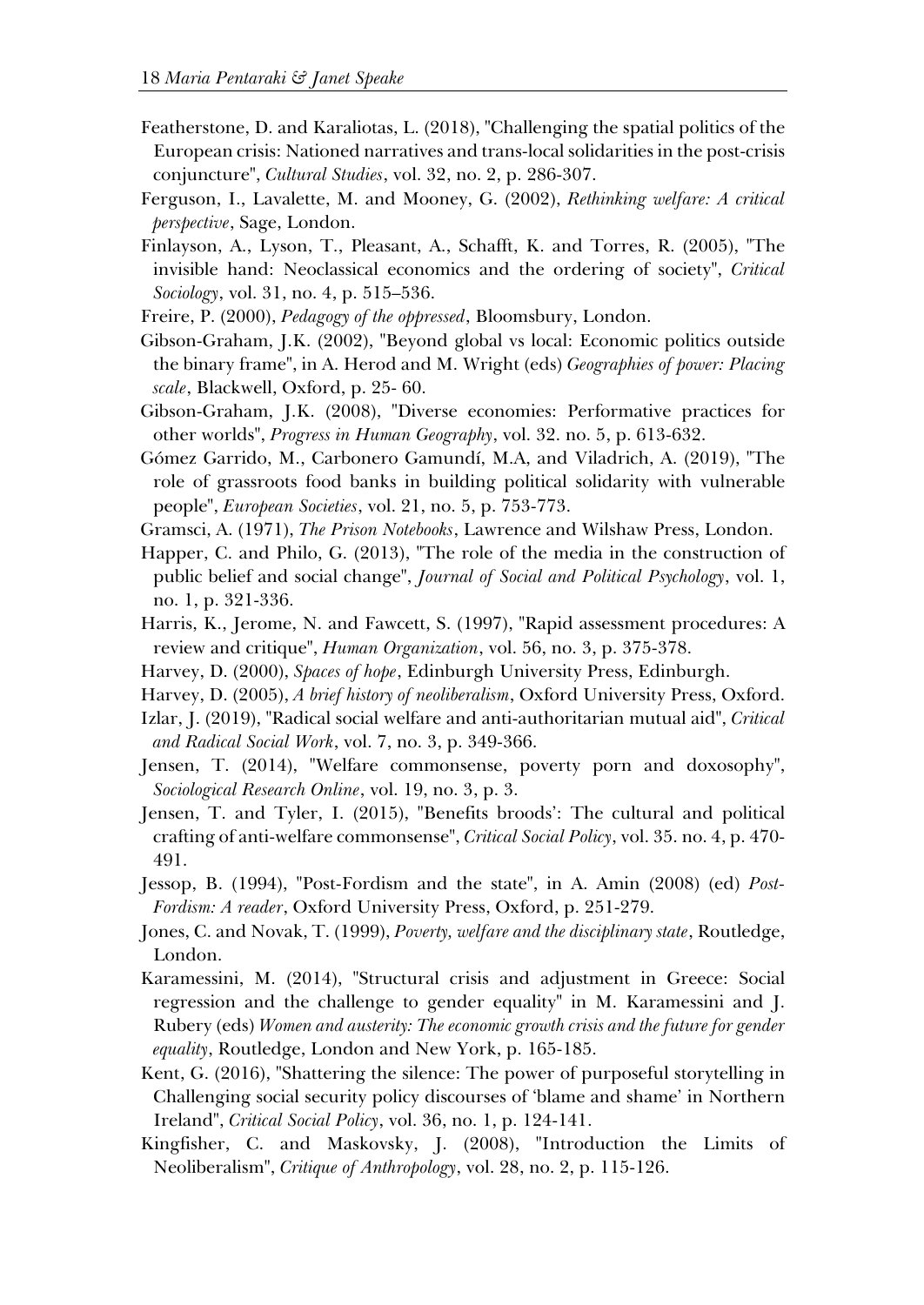- Koos, S. (2019), "Crises and the reconfiguration of solidarities in Europe origins, scope, variations", *European Societies*, vol. 21, no. 5, p. 629-648.
- Ledwith, M. (2020), *Community development: A critical approach*, Policy Press, Bristol. Levitas, R. (2012), "The just's umbrella: Austerity and the big society in coalition policy and beyond", *Critical Social Policy*, vol. 32, no. 3, p. 320-342.
- Littman, D., Boyett, M., Bender, K., Dunbar, A.Z., Santarella, M., Becker-Hafnor, T., Saavedra, K. and Milligan, T. (2022), "Values and beliefs underlying mutual aid: An exploration of collective care during the COVID-19 pandemic", *Journal of the Society for Social Work and Research*, vol. 13, no. 1, p. 89-115.
- Millen, D. (2000), *Rapid Ethnography: Time Deepening Strategies for HCI Field Research*, viewed 20 June 2020, portal.acm.org/citation.cfm.
- Morgen, S. and Gonzales, L. (2008), "The neoliberal American dream as daytime counterhegemonic perspectives on welfare restructuring in the United States", *Critique of Anthropology*, vol. 28, no. 2, p.219-236.
- Morris, Z. (2016), "Constructing the need for retrenchment: Disability benefits in the United States and Great Britain", *Policy and Politics*, vol. 44, no. 4, p. 609- 626.
- Morton, A.D. (2007), *Unravelling Gramsci: Hegemony and passive revolution in the global political economy*, Pluto Press, London.
- Ogman, R. (2013), "After the evictions: The US occupy movement struggling in the crisis", *New Compass*, viewed 20 June 2020, https//new-compass.net.
- Pantazis, C. (2016), "Policies and discourses of poverty during a time of recession and austerity", *Critical Social Policy*, vol. 36, no. 1, p. 3-20.
- Papadaki, M., Alexandridis, S. and Kalogeraki, S. (2015), "Community responses in times of economic crisis: Social support actions in Chania, Greece", *Kurswechsel*, vol. 1, p. 41-50.
- Pelling, M., Adams, H., Adamson, G., Barcena, A., Blackburn, S., Borie, M., Donovan, A., Ogra, A., Taylor, F. and Yi, L. (2021). "Building back better from COVID-19: Knowledge, emergence and social contracts", *Progress in Human Geography*, vol. 46, no. 1.
- Pemberton, S., Fahmy, E., Sutton, E. and Bell, K. (2017), "Endless pressure: Life on a low income in austere times", *Social Policy and Administration*, vol. 51, no. 7, p. 1156-1173.
- Pentaraki, M. (2013), "If we do not cut social spending, we will end up like Greece': Challenging consent to austerity through social work action", *Critical Social Policy*, vol. 33, no. 4, p. 700-711.
- Pentaraki, M. (2017), "I am in a constant state of insecurity trying to make ends meet, like our service users': Shared austerity reality between social workers and service users - towards a preliminary conceptualisation", *British Journal of Social Work*, no. 47, no. 4, p. 1245-1261.
- Pentaraki, M. (2019a), "Austerity common sense and contested understandings of the austerity measures within a leadership of a professional association of social workers", *European Journal of Social Work*, vol. 22, no. 6, p. 935-946.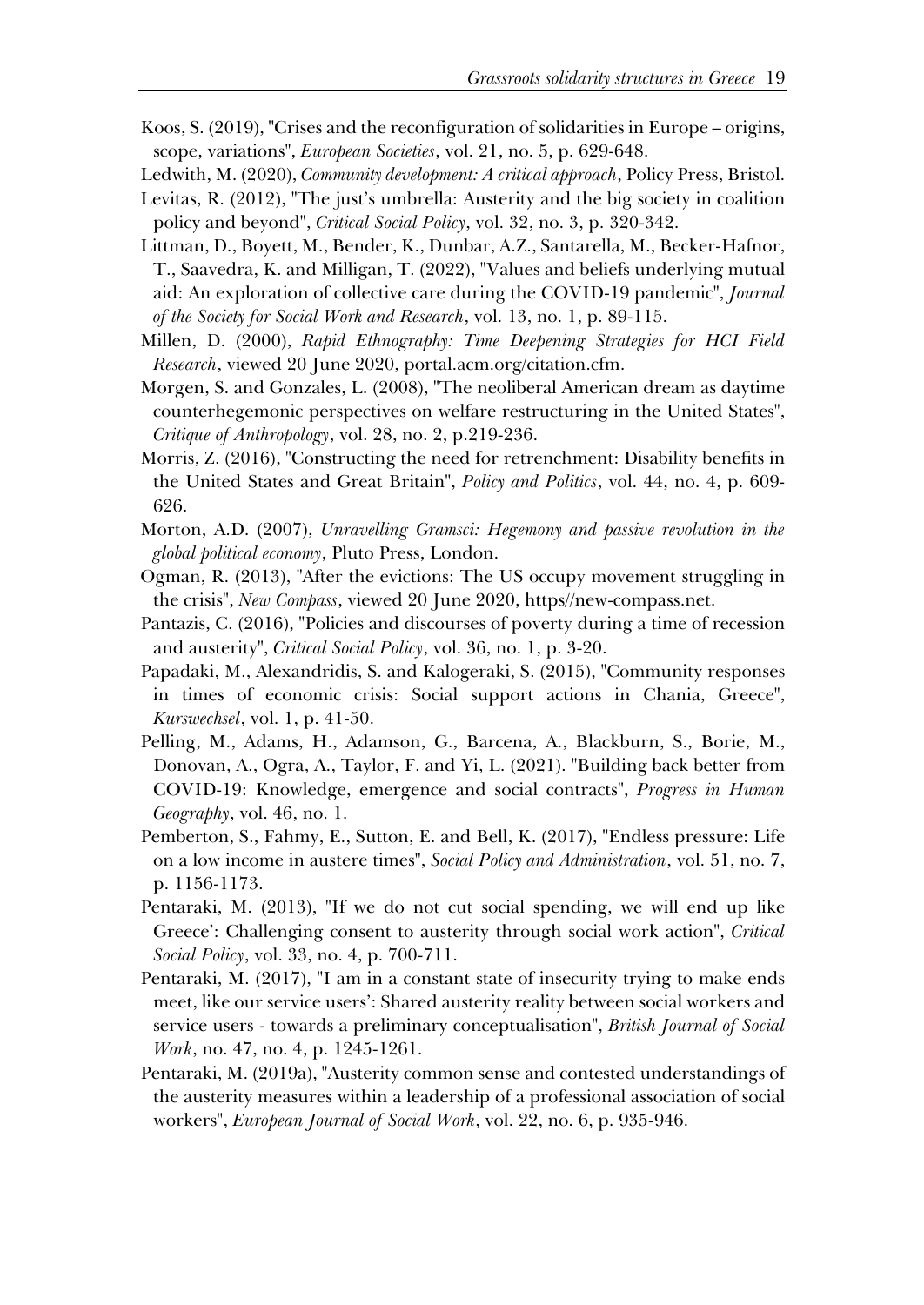- Pentaraki, M. (2019b), "Practising social work in a context of austerity: Experiences of public sector social workers in Greece", *European Journal of Social Work*, vol. 22, no. 3, p. 376-387.
- Pentaraki, M. (2022), "COVID-19 response lessons learned: Challenging the neoliberal TINA discourse through social work education", *Social Work Education*, p. 1-17
- Pentaraki, M. and Dionysopoulou, K. (2019), "Social workers: a new precariat? Precarity conditions of mental health social workers working in the non-profit sector in Greece", *European Journal of Social Work*, vol. 22, no. 2, p. 301-313.
- Pentaraki, M. and Speake, J. (2015), "Reclaiming hope within the geopolitics of economic bullying: The case of SYRIZA and post referendum Greece", *Antipode Foundation.org*, 20, viewed 16 December 2021, shorturl.at/dwHS6.
- Peters, M.A. (2017), "From state responsibility for education and welfare to selfresponsibilisation in the market", *Discourse: Studies in the Cultural Politics of Education*, vol. 38, no. 1, p. 138-145.
- Pink, S. and Morgan, J. (2013), "Short term ethnography: Intense routes to knowing", *Symbolic Interaction*, vol. 36, no. 3, p. 351-361.
- Purcell, M. (2013), *The deep-down delight of democracy*, Wiley Press, Oxford.
- Queiroz, R. (2018), "Neoliberal TINA: An ideological and political subversion of liberalism", *Critical Policy Studies*, vol. 12, no. 2, 227-246.
- Rakopoulos, T. (2014), "Solidarity: The egalitarian tensions of a bridge concept", *Social Anthropology*, vol. 24, no. 2, p. 142-151.
- Routledge, P. (2009), "Major disasters and general panics: Methodologies of activism, affinity, and emotion in the clandestine insurgent rebel clown army" in D. DeLyser, S. Herbert, S. Aitken, M. Crang and McDowell, L. (eds) *The sage handbook of qualitative geography*, Sage, London, p. 388-404.
- Social Kitchen Blogstop (2016), *Social kitchen blogstop*, viewed 20 June 2020, shorturl.at/fzA35.
- Spade, D. (2020), *Mutual aid: Building solidarity during this crisis (and the next)*, Verso, London and New York.
- Speake, J. and Kennedy, V. (2019), "Changing aesthetics and the affluent elite in urban tourism place making", *Tourism Geographies*, p. 1-22.
- Stephen, M. (2011), "Globalisation and resistance: struggles over common sense in the global political economy", *Review of International Studies*, vol. 37, no. 1, p. 209-228.
- Sum, N.J. and Jessop, B. (2013), *Towards a cultural political economy: Putting culture in its place in political economy*, Edward Elgar Publishing, Cheltenham.
- Taylor-Gooby, P.F. (2013), *The double crisis of the welfare state and what we can do about it*, Palgrave, Basingstoke.
- Teloni, D.D. and Adam, S. (2018), "Solidarity clinics and social work in the era of crisis in Greece", *International Social Work*, vol. 61. no. 6, p. 794-808.
- Thomas, P.D. (2013), "Hegemony, passive revolution and the modern prince", *Thesis Eleven*, vol. 117, no. 1, p. 20-39.
- Travlou, P. (2020), "Kropotkin-19: A Mutual Aid Response to COVID-19 in Athens", *Design and Culture*, vol. 13. no. 6, p. 65-78.